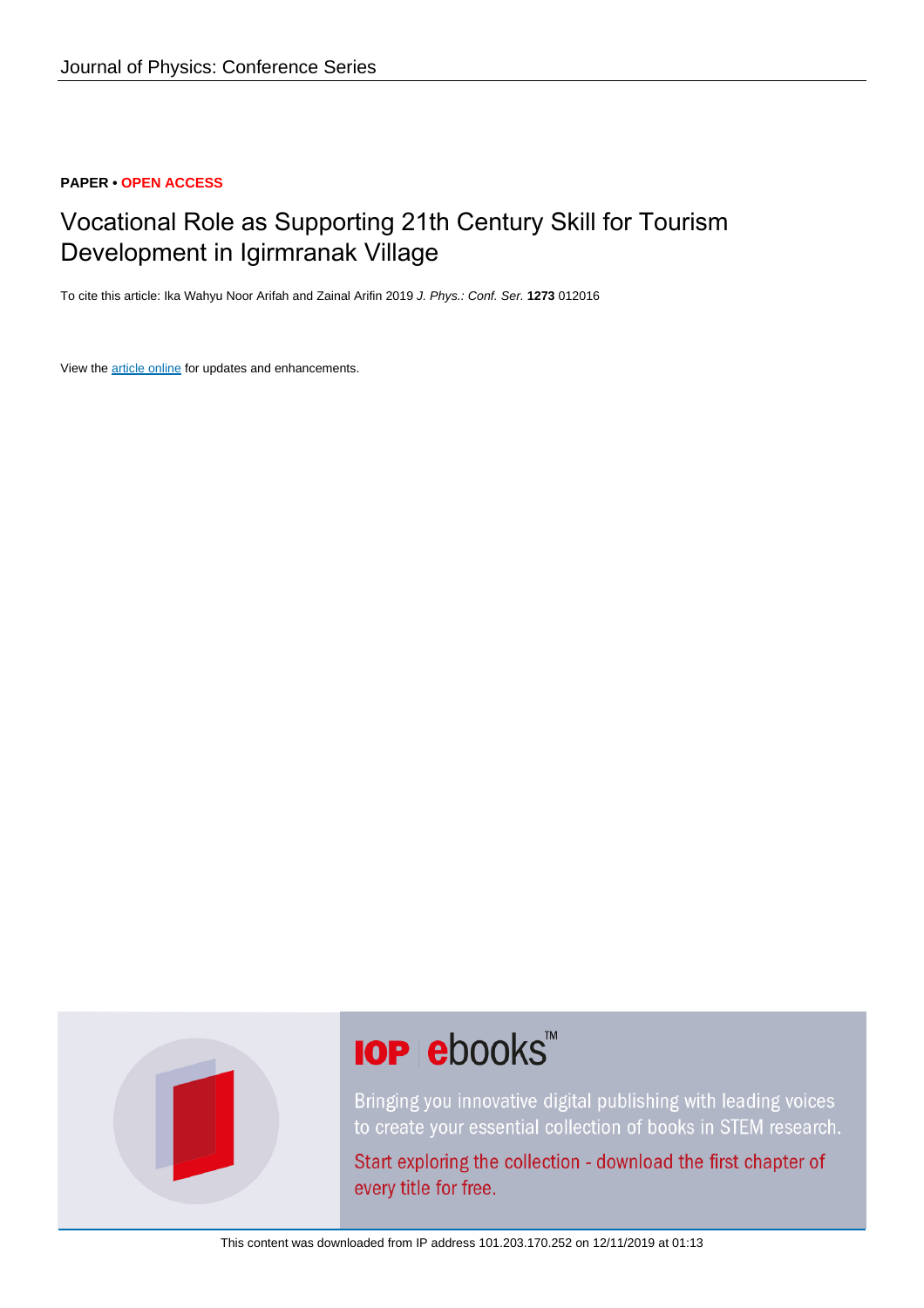# **Vocational Role as Supporting 21th Century Skill for Tourism Development in Igirmranak Village**

**Ika Wahyu Noor Arifah\* and Zainal Arifin**

Yogyakarta State University, Indonesia

\*Email: iffah.arifah@gmail.com

**Abstract.**This study aims to examine the role needed to develop20th century skill as an existing [support in the village of Ig](mailto:iffah.arifah@gmail.com)irmranak and also the development process in the future. This research is a type of literature study. The objectives of this study were the village head of Igirmranak and the Prau basecamp via Igirmranak. Data collection techniques using interviews, and library methods. The results of this study are knowledge and skills by people who need human resources who can continue to innovate, think creatively and critically. The era of industrial revolution 4.0 at the time of worshiping the community may be in terms of tourism development. The role of the parties is very much needed, providing training for citizens that continues to grow for the 20th century. In addition, collaboration can also be used for network and network needs. So, what will be pioneered and developed will not only follow the current trends, but will have special characters that are different from usual.

**Keyword:** Vocational; 21th Century Skill; Tourism Development

# **1. Introduction**

Mastery with several skills and knowledge about skills that must be developed in the XII Century. The effectiveness of the vocational role is not just a theoretical need. The role of vocational training can be a bridge to develop XII Century skills (See Figure 1). The XII century's vocational needs itself it's time to respond to the disruption era. The community must immediately face and see the potential that exists in the XII Century. Vocational helps prepare the development of XII Century skills by finding new ways that are innovative, creative, and collaborate with various other disciplines.



Content from this work may be used under the terms of theCreative Commons Attribution 3.0 licence. Any further distribution  $\omega$ of this work must maintain attribution to the author(s) and the title of the work, journal citation and DOI. Published under licence by IOP Publishing Ltd 1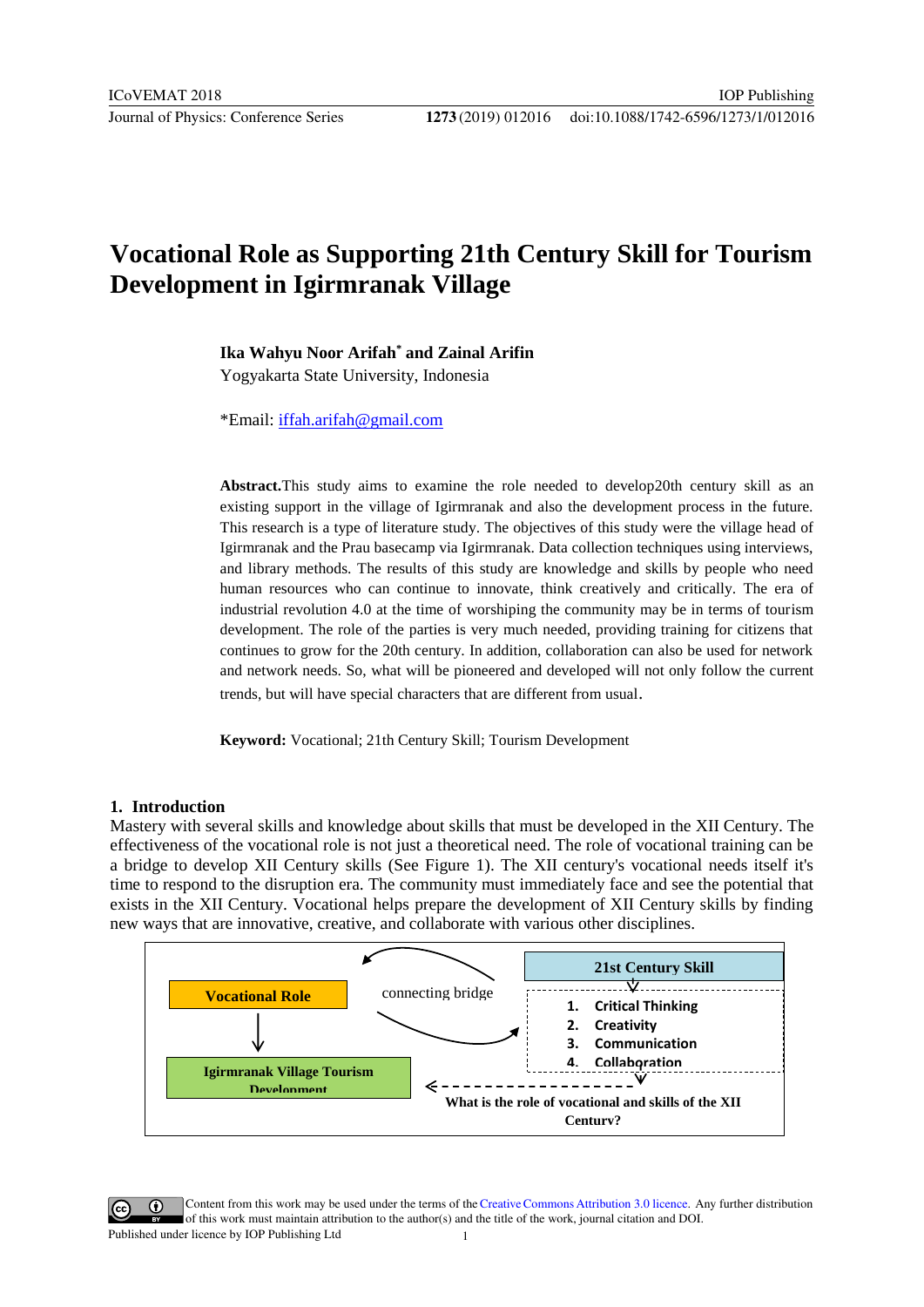### **Figure 1.** Vocational role as a support for XII Century skills

Indonesia has abundant natural potential. One of them is in Wonosobo district, Igirmranak village. Igirmranak village is one of the villages on the slopes of the Prau mountain. In Igirmranak village there are also human resources that can be directed to the needs of tourism development, but in the beginning these human resources were still poorly managed, so that natural resource management still had to be improved a lot. This affects the financial income to the village which cannot be felt too much. Although natural resources are abundant, at first they were only used for climbing.

According to the Village Head of Igirmranak, Joko Trisadono, if natural resources are only used for climbing, there will not be much influence on PAD. That villages only get a small portion of HTM which still has to be shared with Perhutani as the stake holder.

Some of these problems later became the basis for tourist village pioneering. Tourist village stubs are long-term destinations in the village of Igirmranak. The long-term tourist village program certainly must be accompanied by an increase in the quality of human resources to support its journey. So that the subject of the tourist village can be held directly by local villagers and the results can be felt more. According to Joko Trisadono also, that quality tourism cannot be developed instantaneously like a fast-paced selfie tour but also quickly forgotten.

Good tourism must think of several aspects, such as adequate accommodation such as resorts, infrastructure such as proper toilets, decent parking, and most importantly there are innovations from tourism objects that distinguish them from other tours. The permaculture tour in Igirmranak village will make natural beauty not only aesthetic value taken, but also a place to learn how to relate to nature and mutual benefit.

In accordance with the Joint Agreement of the Wonosobo Regent and Mergosari Village, Kec. Sukoharjo, Head of Igirmranak Village, Kec. Kejajar, Kepala Desa Campursari Kec. Kejajar Number: 410/27/2017, Number: 410/112/2017, Number: 410/165/2017 and Number 410/374/2017 concerning Development of Sustainable Tourism Village program, which means the development of sustainable tourism in Igirmranak village has been legalized by the government Wonosobo District [1].

Tourism developed must be adapted to tourism laws regarding the definition of area which can be said as a tourism destination, namely in law No. 10 of 2009 CHAPTER I article I point 6 about tourism [2]. Whereas the tourism destination area hereinafter referred to as the Tourism Destination is a geographical area that is in one or more administrative regions in which there are tourist attractions, public facilities, tourism facilities, accessibility, and communities that are interrelated and complement the realization of tourism. So that tourism developed in the village of Igirmranak must be able to fulfill the elements mentioned.

In order to fulfill these objectives, it is necessary to improve the quality of human resources. Improving the quality of natural resources will improve the quality of tourism in various ways. Regular upgrading of natural resource skills is also needed so that there is always innovation in the development of tourism that follows the development of the times. This requires the role of vocational parties to provide skills training and ability to human resources.

The 21st century is the digital era, the information era, the era of knowledge-based industry. Vocational learning in the 21st century is increasingly important to realize digital literacy and creative use of digital media in solving problems through innovative, creative and creative ways of thinking through culturally appropriate ways of thinking by Sudira [3]. Creative and innovative demands on work are needed in the application of 21st Century skills.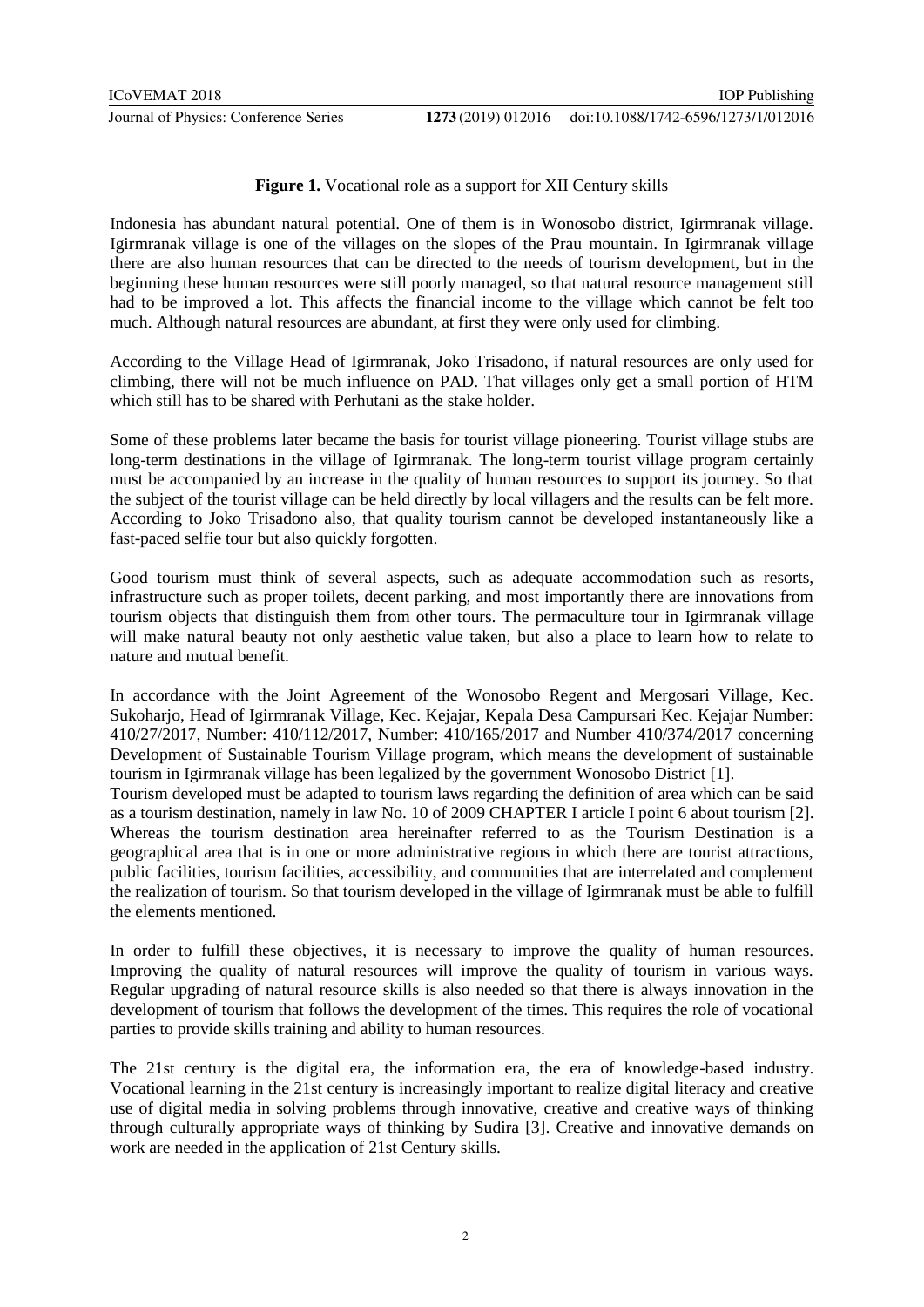The role of vocation education according to Stephan Billet [4], that two of the four functions of vocational education are initial preparation for individuals to work, including developing the capacity of themselves to practice their chosen work; ongoing individual developments outside of work life as needs for performance improvements continue to change. The function explains that vocational education should be able to shape the readiness of individuals to work in their chosen field.

### **2. Proposed Method**

This research is a literature study. The object of this study was the residents of Igirmranak village who were represented by the village authorities by the village head of Igirmranak, the UKM represented by local Carica producers, and the Prau basecamp via Igirmranak by a base camp officer. Data collection techniques using interviews, observation and library methods. Observations and interviews were conducted in the village of Igirmranak in November 2018.

## **3. Results and Discussion**

*3.1.Vocational Role in supporting the Skills of the 21st Century* The role of vocational support for the skills of the 21st century is shown in Table 1.

| Keterampilan Abad 21st | Peran Vokasi                            |
|------------------------|-----------------------------------------|
| Critical Thinking      | Provides forum share to share           |
| Creativity             | Stimulates the creation of new products |
| Colaborration          | Gathering people to work together       |
| Communication          | Provides discussion forums              |

**Table 1**. 21st Century Skills Indicator

## *3.2. 21st Century Skills for Tourism Development Igirmranak*

Igirmranak tourism development can be done by developing 21st Century skills as shown in Table 2.

| 21st Century Skill       | Igirmranak Tourism Development                                                                                 |
|--------------------------|----------------------------------------------------------------------------------------------------------------|
| <b>Critical Thinking</b> | Looking for ideas for tourism concepts                                                                         |
| $+$ Creativity           | Innovate so that the concept of tourism is made with<br>distinctive characters                                 |
|                          | Make Gunungan tourism as an iconic tourist attraction<br>$\overline{\phantom{a}}$                              |
|                          | Utilization of dance teacher human resources to produce<br>village dancers                                     |
|                          | Thinking about maximizing tourism potential that was<br>previously not managed                                 |
|                          | Thinking of how to generate village income (PAD) that is<br>maximum with the potential that exists             |
|                          | Thinking about how to maximize human resources that<br>were previously less productive                         |
|                          | It seems that village tourism is not only viral at the<br>$\sim$<br>beginning, but still crowded with tourists |
|                          | Not ensuring promotion before infrastructure development<br>is complete for optimizing services for tourists   |
|                          | Thinking in the use of SDA Carica so that the selling<br>power increases                                       |

**Table 2.** Skills Indicator of the 21st Century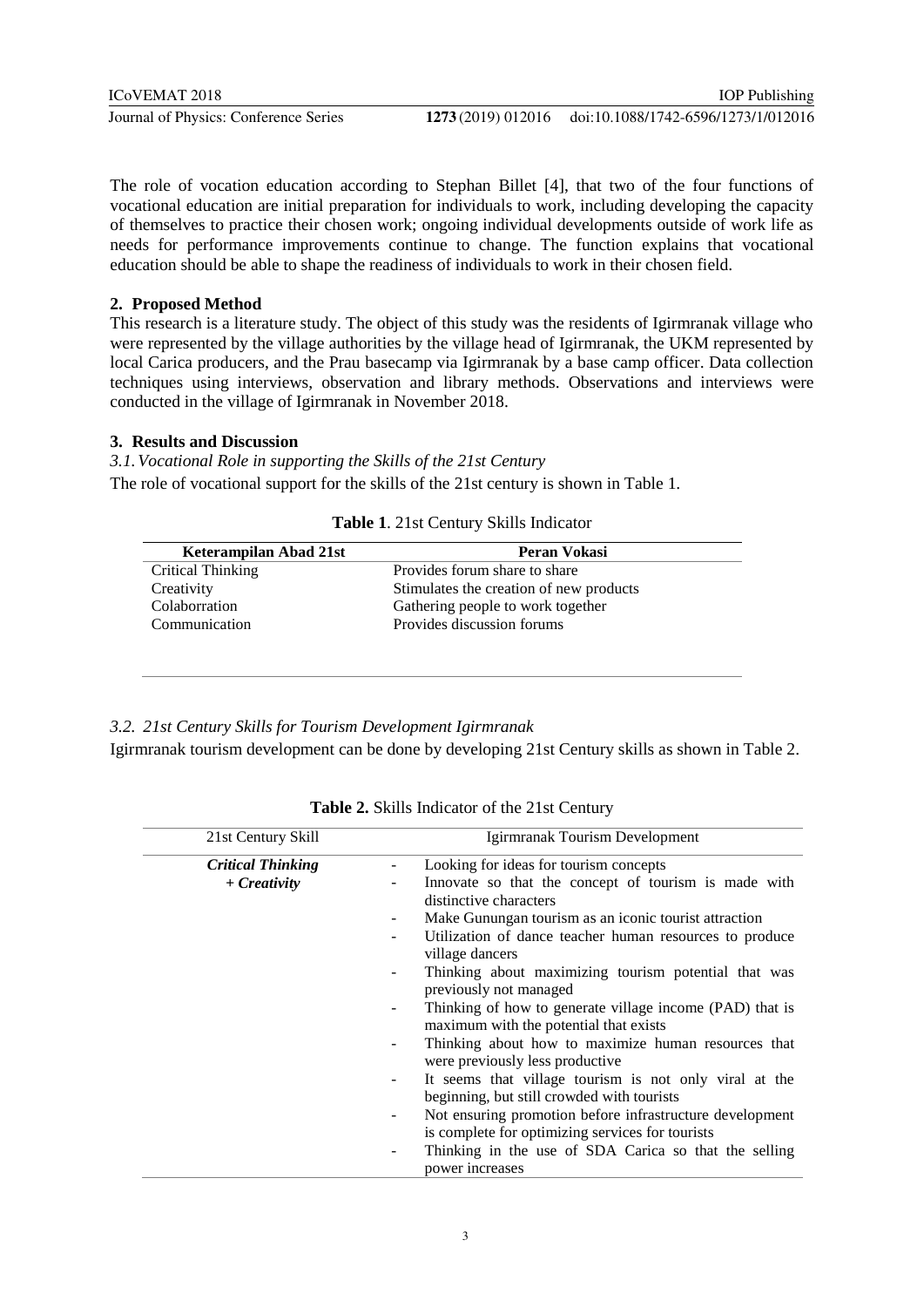|                      | Thinking of how to get income from the village not only<br>$\overline{\phantom{a}}$<br>from climbing HTM                         |
|----------------------|----------------------------------------------------------------------------------------------------------------------------------|
| <i>Colaborration</i> | The Village Head opens himself to always exchange                                                                                |
| $+$ Communication    | thoughts with relations                                                                                                          |
|                      | Village officials work with communities to develop<br>$\overline{\phantom{a}}$<br>tourism                                        |
|                      | Hold a meeting between village leaders and residents to<br>$\overline{\phantom{a}}$<br>discuss the concept of tourism villages   |
|                      | A meeting between Igirmranak bascamp officers and other<br>$\overline{\phantom{a}}$<br>basecamp officers to exchange information |
|                      | Carica producers work with distributors outside the region<br>$\overline{\phantom{a}}$<br>for marketing                          |

#### *3.3. Interview*

The initial function of vocational education explains that vocational education should be able to shape the readiness of individuals to work in their chosen field. At the beginning of individuals entering the world of work, of course, very minimal experience. So preparation of knowledge and skills will be very necessary. The youth in the village of Igirmranak were also involved as a driving force for tourism. The young people who are new to the world of work desperately need knowledge and skills training. Igirmranak village held several training related to tourism there, aimed at increasing knowledge and skills such as Search and Resque training (SAR). SAR training is certainly very much needed for prau basecamp officers to increase the quality of service for climbers. SAR is needed for emergencies such as searching for missing victims or evacuation in the event of bad weather which requires searching for climbers who have not dropped. This was viewed from the hardskill side, which of course was able to improve its quality. But from the soft skill side, it still needs to be guided by vocational parties in order to be able to improve management capabilities, innovation and collaboration. Innovations to attract visitors have started to be done by visiting the secretariat of nature lovers to introduce the Igirmranak hiking trail, besides that the use of technology is also done as a media campaign. However, other innovations are still very much needed to explore the attractiveness that can distinguish from other hiking trails.

Vocational functions are also needed by the village which is the main driver of the progress of the village. The mindset and ability to manage the village need to be upgraded. The village head of Igirmranak, several times attended training. Such as permaculture tourism management training that has been participated in Bumi Langit, Yogyakarta. In addition, collaboration capabilities by the Village Head can also increase knowledge about village management, by increasing relations to exchange ideas. As a result, the tourism pilot in the village of Igrimranak was not only made like a tour that is currently viral, namely selfie tourism. But Igirmranak village pioneered tourism that had its own character while still prioritizing usefulness.

Training on making carica drinks was also held in Igirmranak village. The training involved all villagers to provide knowledge and skills in making carica drinks. The goal is for villagers to use natural resources in the form of raw materials available there. From the training, there was a resident who was able to produce carica and market it to the outside of the area. Innovation has been done by making more attractive packaging. The ability to collaborate with other parties also makes marketing of Carica products wider. However, innovation should continue to be explored in order to always produce new uniqueness that differentiates it from other products. Vocational parties should always exercise control so that the skills of the 21st century can continue to be upgraded. There is still a need to improve the pattern of innovation and collaboration so that products can continue to exist and attract many consumers.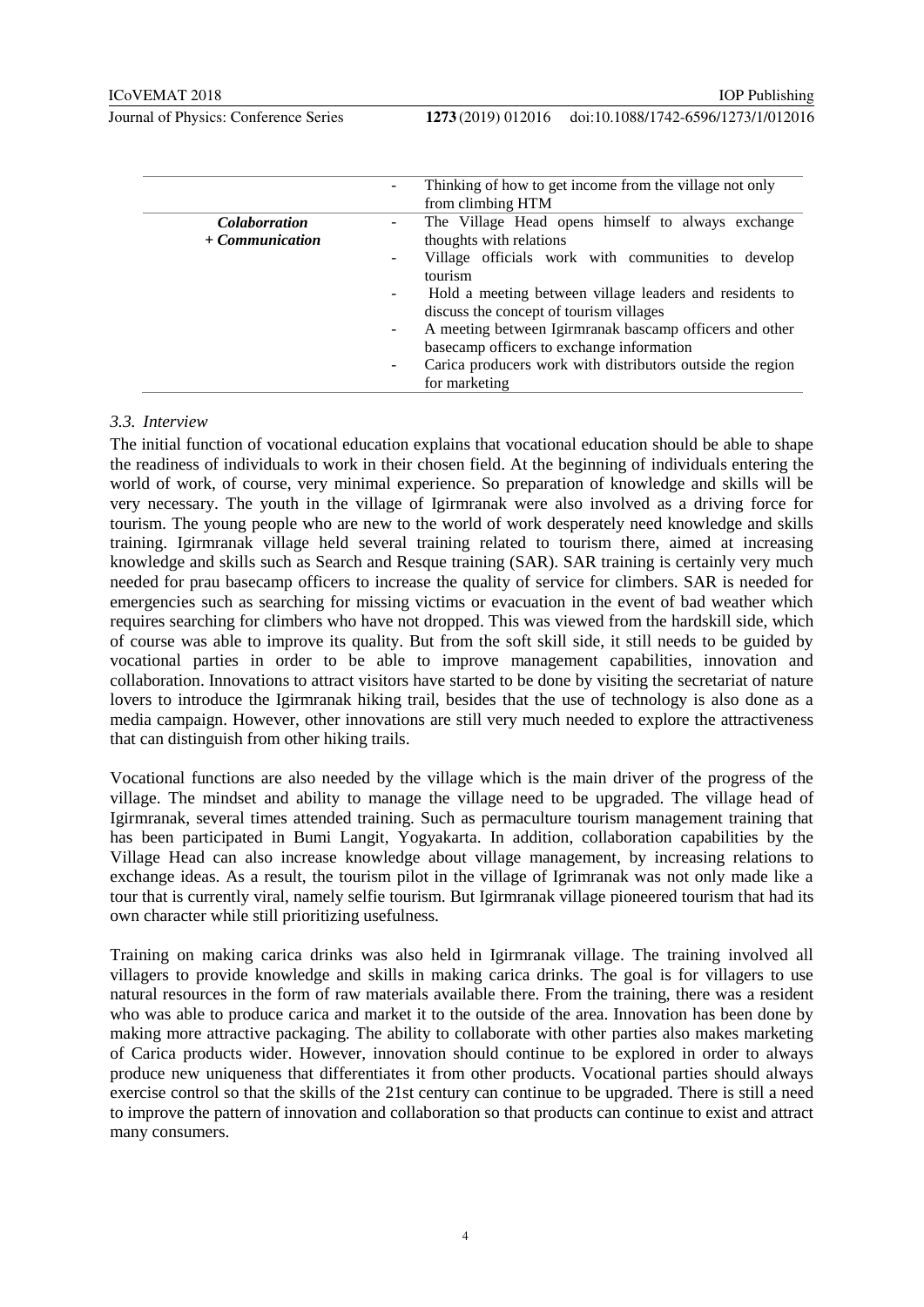doi:10.1088/1742-6596/1273/1/012016



In general, the role of vocational support in the skills of the 21st Century can be seen in the set image, in Figure 2.

**Figure 2.** Relationship of skills development in the 21stCentury with Igirmranak Tourism Development

The Industrial Revolution 4.0 requires all elements of society to continue to innovate and keep up with the changing times which are rapidly changing. So that the skills of the 21st century are very necessary so that someone can continue to survive. Vocational roles should be able to reach people's lives practically, such as the third function of vocational education according to Stephan Billet [4] that the role of vocational education is also to improve the performance of individuals who continue to change over time. If the vocational role can be extended to community assistance, the function will be more felt. The role of vocational parties is needed to provide training, provide knowledge, and assist the community.

#### **4. Conclusion**

The results of this study are knowledge and skills by people who need human resources who can continue to innovate, think creatively and critically. The era of industrial revolution 4.0 at the time of worshiping the community may be in terms of tourism development [5]. The role of the parties is very much needed, providing training for citizens that continues to grow for the 20th century. In addition, collaboration can also be used for network and network needs. So, what will be pioneered and developed will not only follow the current trends, but will have special characters that are different from usual.

#### **Acknowledgment**

I give thank you to Allah SWT, my parents and my brother as my spirit, all my friend as my mood, and my respectable lecturer. My beloved Ayuk Depi Oktasari.

#### **5. References**

[1] PemerintahKabupatenWonosobo. (2017).

- *LaporanKinerjaInstansiPemerintahKabupatenWonosobo*. Wonosobo: Tidakterbit.
- [2] Republik Indonesia. (2009). *Undang-undang no 10 tahun 2009 BAB I pasal I poin 6 tentangkepariwisataan. Lembaran Negara Republik Indonesia Tahun 2009, no. 11*. Sekretariat Negara. Jakarta.
- [3] Sudira, Putu. (2018). *Metode Pembelajaran Vokasional Abad 21st*. Yogyakarta: UNY Press.
- [4] Billet, Stephen. (2011). *Vocational Education.* London: Springer.